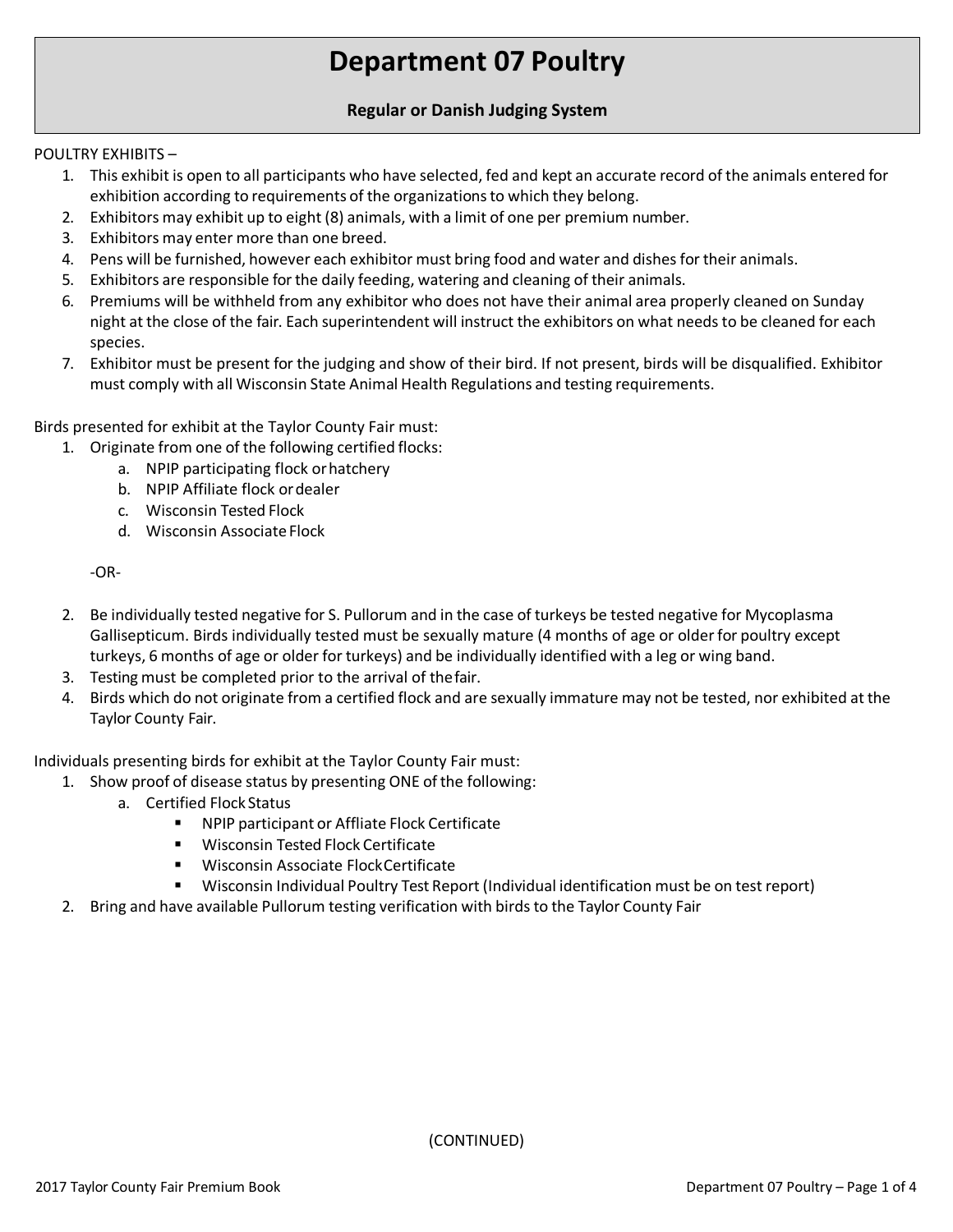### YOUTH EXHIBITION AT COUNTY FAIR – ATCP 10.40

Birds are not eligible for sale, swap, or exhibition at any other venue. Written notice by the leader of the organization which certifies to all the requirements under this section filed with the Taylor County Fair before the youth exhibits poultry or eggs.

To determine breed categories please visit the American Poultry Association website, under Poultry Shows view the Recognized Breed Varieties list. Http://www.amerpoultryassn.com

# **See current rule book for entry due dates and rules, animals on grounds dates and times, mandatory barn meeting date and time, judging schedule.**

| 1. Cock                           | 3. Cockerel                           |
|-----------------------------------|---------------------------------------|
| Hatched before Jan 1 current year | Hatched on or after Jan 1 currentyear |
| 2. Hen                            | 4. Pullet                             |
| Hatched before Jan 1 current year | Hatched on or after Jan 1 currentyear |

### **Class A – Showmanship**

Premium Schedule, Class A: \* 1st Place – \$3.00 \* 2nd Place – \$2.50 \* 3rd Place – \$2.00 \* 4th Place – \$1.50 Lot Numbers, Class A: 1. Junior – Grades  $3 - 5$ 2. Intermediate – Grades 6 –8 3. Senior – Grades 9+

### **Premium Schedule – Classes B-H: Blue - \$2.00 \* Red - \$1.75 \* White - \$1.50 \* Pink - \$1.25**

#### **Class B – Chickens – American Breeds**

Lot Numbers, Classes B:

| <b>American Varieties</b>         | Cock | Hen | Cockerel | Pullet |
|-----------------------------------|------|-----|----------|--------|
| <b>Barred Plymouth Rocks</b>      | 1    | 2   | 3        | 4      |
| Any other Plymouth Rocks          | 5    | 6   | 7        | 8      |
| Rhode Island Reds                 | 9    | 10  | 11       | 12     |
| Laced Wyandottes                  | 13   | 14  | 15       | 16     |
| Any other Wyandottes              | 17   | 18  | 19       | 20     |
| <b>New Hampshires</b>             | 21   | 22  | 23       | 24     |
| All Other American Varieties      | 25   | 26  | 27       | 28     |
| <b>Mediterranean Varieties</b>    | Cock | Hen | Cockerel | Pullet |
| All Leghorns                      | 29   | 30  | 31       | 32     |
| All Minorcas                      | 33   | 34  | 35       | 36     |
| All other Mediterranean Varieties | 37   | 38  | 39       | 40     |
| <b>Crossbred Chickens</b>         | Cock | Hen | Cockerel | Pullet |
| Crossbred egg types               | 41   | 42  | 43       | 44     |
| Crossbred meat types              | 45   | 46  | 47       | 48     |

(CONTINUED)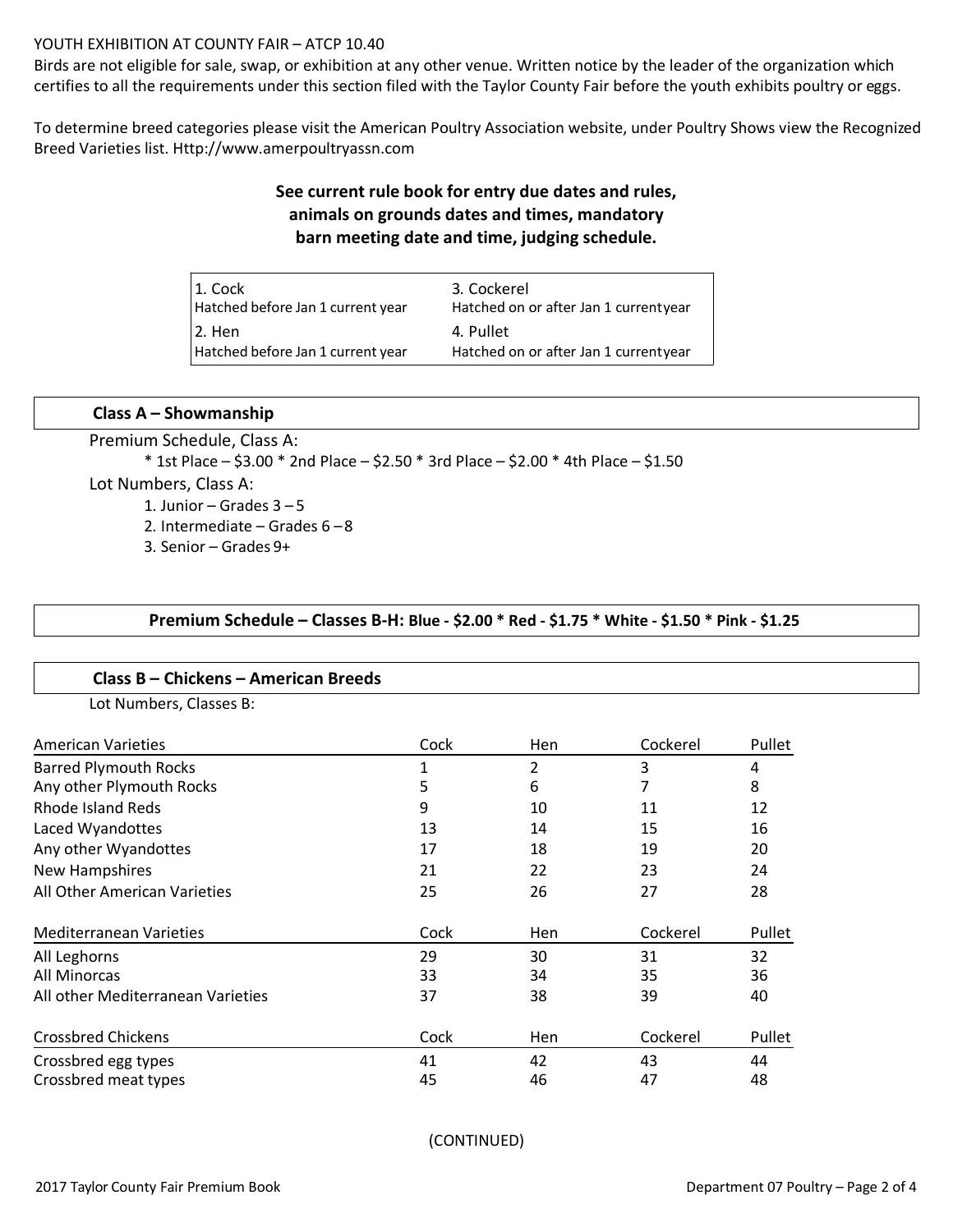| <b>Asiatic Varieties</b>                                                       | Cock | Hen | Cockerel | Pullet |
|--------------------------------------------------------------------------------|------|-----|----------|--------|
| All Brahmas                                                                    | 49   | 50  | 51       | 52     |
| <b>All Cochins</b>                                                             | 53   | 54  | 55       | 56     |
| All other Asiatic Varieties                                                    | 57   | 58  | 59       | 60     |
| <b>English Varieties</b>                                                       | Cock | Hen | Cockerel | Pullet |
| All Orpingtons                                                                 | 61   | 62  | 63       | 64     |
| Australorps                                                                    | 65   | 66  | 67       | 68     |
| All other English Varieties                                                    | 69   | 70  | 71       | 72     |
| <b>Miscellaneous Varieties</b>                                                 | Cock | Hen | Cockerel | Pullet |
| Polish                                                                         | 73   | 74  | 75       | 76     |
| Hamburg                                                                        | 77   | 78  | 79       | 80     |
| Lakenvelders                                                                   | 81   | 82  | 83       | 84     |
| Campines                                                                       | 85   | 86  | 87       | 88     |
| <b>Other Miscellaneous Varieties</b>                                           | Cock | Hen | Cockerel | Pullet |
| French (Crevecours, Favorelle, Houdans, LaFleche)                              | 89   | 90  | 91       | 92     |
| Ameraucana/Araucana                                                            | 93   | 94  | 95       | 96     |
| Oriental (Sumatra, Maylays, Cubalayas, Phoenix,<br>Yokohoma, Aseels, Shamoaas) | 97   | 98  | 99       | 100    |
| Any other Standard Variety                                                     | 101  | 102 | 103      | 104    |
| <b>Game Varieties</b>                                                          | Cock | Hen | Cockerel | Pullet |
| Old English Game                                                               | 105  | 106 | 107      | 108    |
| Modern Game                                                                    | 109  | 110 | 111      | 112    |
| <b>Bantam Game Varieties</b>                                                   | Cock | Hen | Cockerel | Pullet |
| Old English Game Bantam                                                        | 113  | 114 | 115      | 116    |
| Modern Game Bantam                                                             | 117  | 118 | 119      | 120    |
| <b>Feather Legged Bantams</b>                                                  | Cock | Hen | Cockerel | Pullet |
| Cochin Bantam                                                                  | 121  | 122 | 123      | 124    |
| Frizzle Bantam                                                                 | 125  | 126 | 127      | 128    |
| Any other Single Comb Feather Legged Varieties                                 | 129  | 130 | 131      | 132    |
| Any Rose Comb Feather Legged Varieties                                         | 133  | 134 | 135      | 136    |
| Non-Bearded/Bearded Silkies                                                    | 137  | 138 | 139      | 140    |
| Clean Legged Bantams                                                           | Cock | Hen | Cockerel | Pullet |
| Any other Single Comb (clean legged varieties)                                 | 141  | 142 | 143      | 144    |
| Any other Rose Comb (clean legged varieties)                                   | 145  | 146 | 147      | 148    |

# **Class C – Chickens – Market Classes**

Lot Numbers, Class C: 1. CockerelBroilers Pen of 2 birds, each 2.5-4.5 lbs Hatched on or after Jan 1 currentyear

2. Pullet Broilers Pen of 2 birds, each 2.5-4.5 lbs Hatched on or after Jan 1 current year

(CONTINUED)